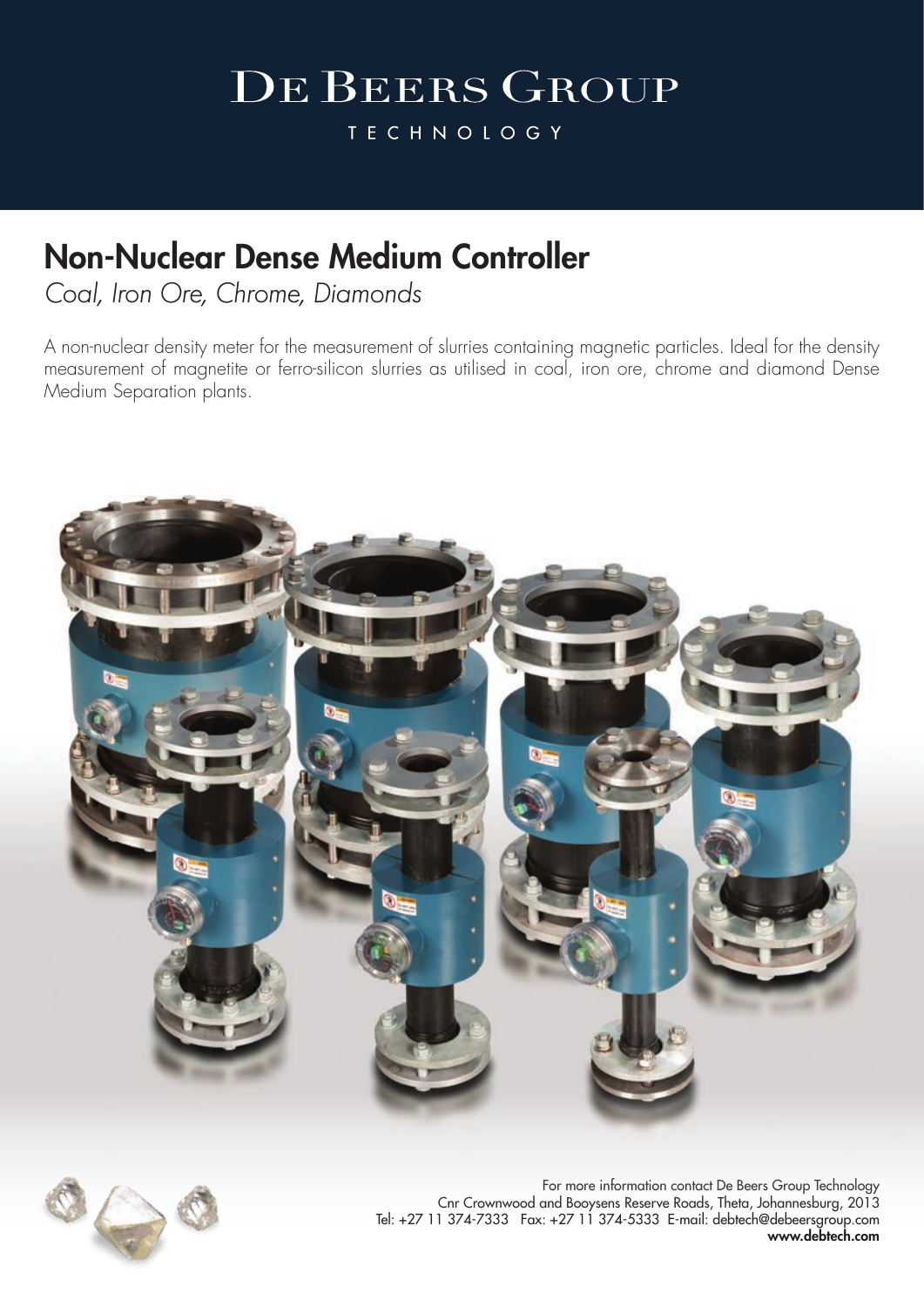**TECHNOLOGY** 

### **FEATURES**

- Non-nuclear density measurement device
- Suitable for Magnetite, Milled FeSi and Atomised FeSi slurry applications
- Density measurement independent of flow rate
- Non-contact
- No moving parts
- Non-obtrusive to flow no pressure drop
- Temperature stabilised
- Standard analog and various fieldbus output options
- No maintenance no periodic cleaning required
- In-field, one point recalibration no process adjustment or shutdown required
- ON-OFF and PID output control to achieve desired density
- Full density range 1.00 4.50 S.G. (Medium specific)
- Accuracy of 0.01 S.G

*The Dense Medium Controller (DMC) is designed to measure the density of slurries accurately and reliably in Dense Medium Separation Plants.* 

*The technology used is non-nuclear and has been used in the diamond industry for over a decade.* 

*Being non-nuclear eliminates the legislative, safety, environmental and personnel skill requirements associated with nucleonic densitometers.* 



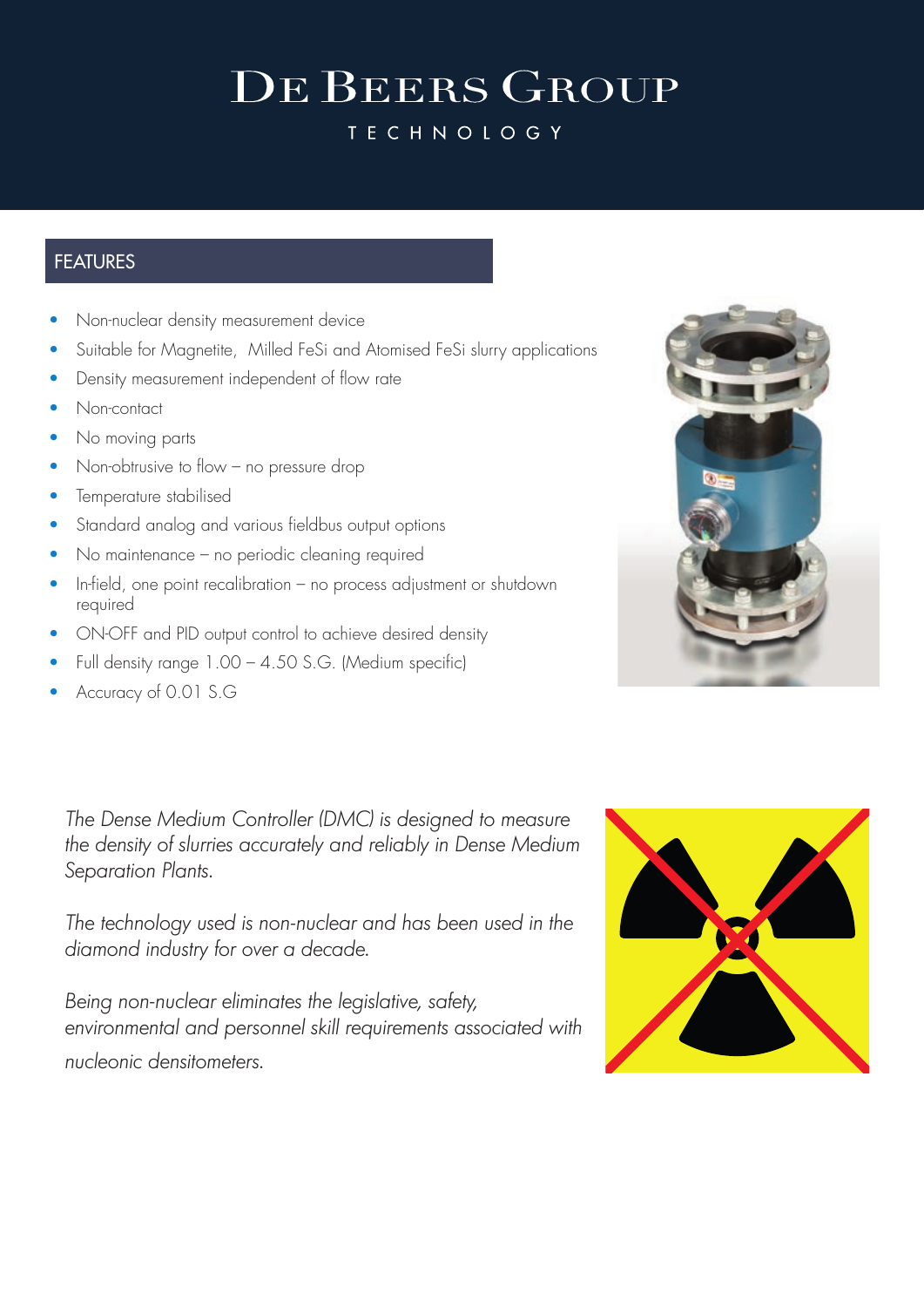**TECHNOLOGY** 



- Density readout on Controller screen.
- PID controller output to external control valve.
- Bang-bang (on-off) output with user defined hysteresis to optional solenoid valve control.

### DIMENSIONS

| <b>DMC Transducer Unit</b> | a (pipe outer<br>diameter)<br>mm [inch] | <b>b</b> (stub flange<br>to stub flange<br>distance)<br>mm [inch] | c (facing<br>flange to<br>facing flange<br>distance)<br>mm [inch] | d (maximum<br>cover width)<br>mm [inch] | e (minimum<br>cover width)<br>mm [inch] |
|----------------------------|-----------------------------------------|-------------------------------------------------------------------|-------------------------------------------------------------------|-----------------------------------------|-----------------------------------------|
| DMCT050                    | 50                                      | 450                                                               | 476                                                               | 254                                     | 165                                     |
|                            | [1.97]                                  | [17.72]                                                           | [18.75]                                                           | $[10]$                                  | [6.50]                                  |
| DMCT075                    | 75                                      | 450                                                               | 480                                                               | 294                                     | 203                                     |
|                            | [2.96]                                  | [17.72]                                                           | [18.90]                                                           | [11.58]                                 | [8.0]                                   |
| <b>DMCT110</b>             | 110                                     | 550                                                               | 580                                                               | 362                                     | 275                                     |
|                            | [4.33]                                  | [21.66]                                                           | [22.84]                                                           | [14.26]                                 | [10.83]                                 |
| <b>DMCT160</b>             | 160                                     | 550                                                               | 588                                                               | 396                                     | 303                                     |
|                            | [6.30]                                  | [21.66]                                                           | [23.15]                                                           | [15.60]                                 | [11.93]                                 |
| <b>DMCT225</b>             | 225                                     | 700                                                               | 742                                                               | 519                                     | 430                                     |
|                            | [8.86]                                  | [27.56]                                                           | [29.22]                                                           | [20.44]                                 | [16.93]                                 |
| <b>DMCT315</b>             | 315                                     | 750                                                               | 800                                                               | 631                                     | 542                                     |
|                            | [12.41]                                 | [29.53]                                                           | [31.50]                                                           | [24.85]                                 | [21.34]                                 |
| <b>DMCT355</b>             | 355                                     | 750                                                               | 806                                                               | 671                                     | 581                                     |
|                            | [13.98]                                 | [29.53]                                                           | [31.74]                                                           | [26.42]                                 | [22.88]                                 |